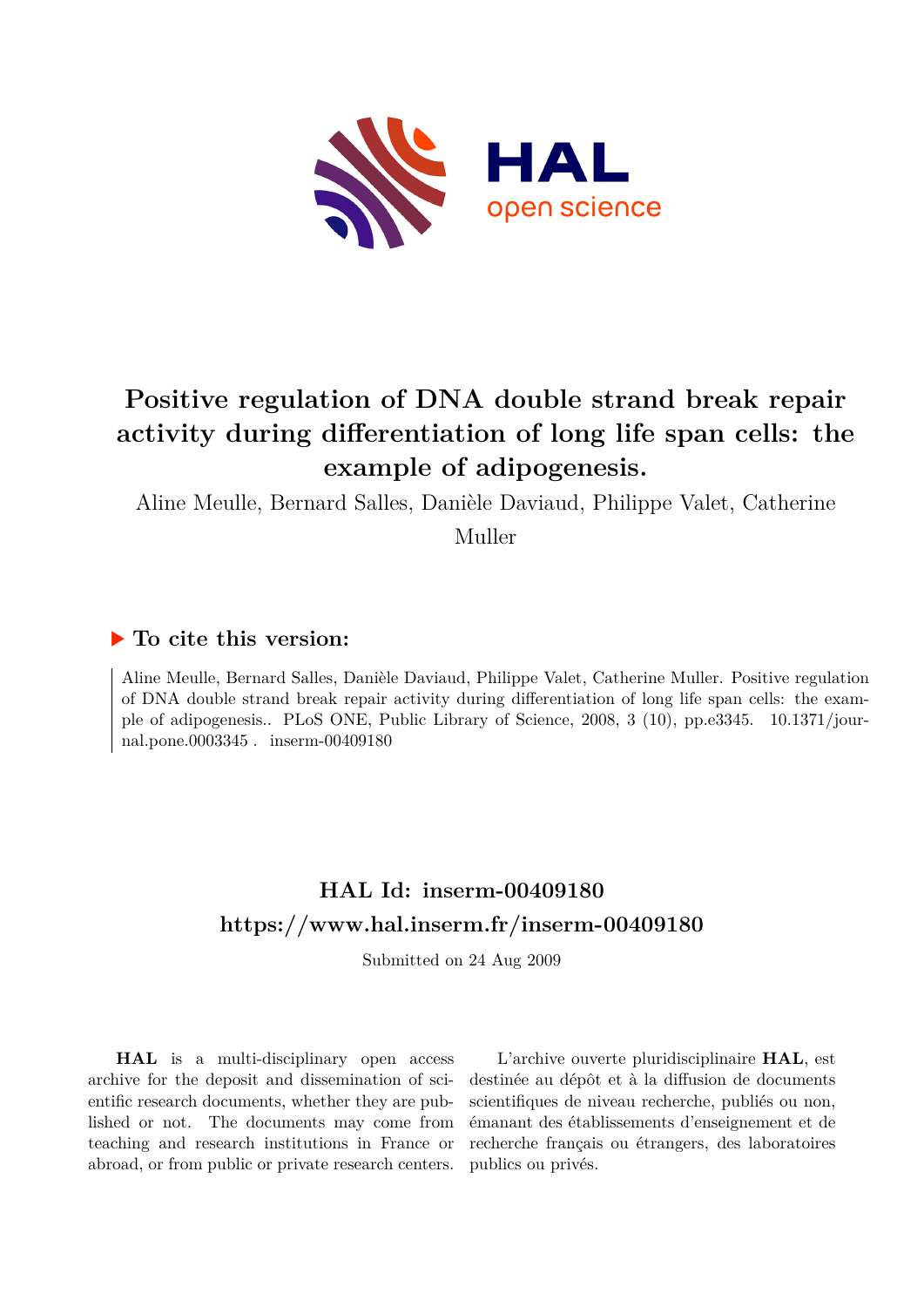# Positive Regulation of DNA Double Strand Break Repair Activity during Differentiation of Long Life Span Cells: The Example of Adipogenesis

## Aline Meulle<sup>1,2</sup>, Bernard Salles<sup>1,2\*</sup>, Danièle Daviaud<sup>1,3</sup>, Philippe Valet<sup>1,3</sup>, Catherine Muller<sup>1,2\*</sup>

1 Université de Toulouse, Toulouse, France, 2 Institute of Pharmacology and Structural Biology CNRS UMR 5089, Toulouse, France, 3 Institut National de la Santé et de la Recherche médicale, INSERM U858 Equipe 3, IFR31, Toulouse, France

## Abstract

Little information is available on the ability of terminally differentiated cells to efficiently repair DNA double strand breaks (DSBs), and one might reasonably speculate that efficient DNA repair of these threatening DNA lesions, is needed in cells of long life span with no or limited regeneration from precursor. Few tissues are available besides neurons that allow the study of DNA DSBs repair activity in very long-lived cells. Adipocytes represent a suitable model since it is generally admitted that there is a very slow turnover of adipocytes in adult. Using both Pulse Field Gel Electrophoresis (PFGE) and the disappearance of the phosphorylated form of the histone variant H2AX, we demonstrated that the ability to repair DSBs is increased during adipocyte differentiation using the murine pre-adipocyte cell line, 3T3F442A. In mammalian cells, DSBs are mainly repaired by the non-homologous end-joining pathway (NHEJ) that relies on the DNA dependent protein kinase (DNA-PK) activity. During the first 24 h following the commitment into adipogenesis, we show an increase in the expression and activity of the catalytic sub-unit of the DNA-PK complex, DNA-PKcs. The increased in DNA DSBs repair activity observed in adipocytes was due to the increase in DNA-PK activity as shown by the use of DNA-PK inhibitor or sub-clones of 3T3F442A deficient in DNA-PKcs using long term RNA interference. Interestingly, the up-regulation of DNA-PK does not regulate the differentiation program itself. Finally, similar positive regulation of DNA-PKcs expression and activity was observed during differentiation of primary culture of pre-adipocytes isolated from human sub-cutaneous adipose tissue. Our results show that DNA DSBs repair activity is up regulated during the early commitment into adipogenesis due to an up-regulation of DNA-PK expression and activity. In opposition to the general view that DNA DSBs repair is decreased during differentiation, our results demonstrate that an up-regulation of this process might be observed in post-mitotic long-lived cells.

Citation: Meulle A, Salles B, Daviaud D, Valet P, Muller C (2008) Positive Regulation of DNA Double Strand Break Repair Activity during Differentiation of Long Life Span Cells: The Example of Adipogenesis. PLoS ONE 3(10): e3345. doi:10.1371/journal.pone.0003345

Editor: Mikhail V. Blagosklonny, Ordway Research Institute, United States of America

Received July 2, 2008; Accepted September 10, 2008; Published October 10, 2008

Copyright: @ 2008 Meulle et al. This is an open-access article distributed under the terms of the Creative Commons Attribution License, which permits unrestricted use, distribution, and reproduction in any medium, provided the original author and source are credited.

Funding: This work was supported by the Canceropole Grand Sud-Ouest, the Institut National du Cancer (INCA grants PL2006\_035), the Electricité de France and the Ligue Nationale contre le Cancer (Equipe Labelisée) (AM, BS and CM). The funders had no role in study design, data collection and analysis, decision to publish, or preparation of the manuscript.

Competing Interests: The authors have declared that no competing interests exist.

\* E-mail: salles@ipbs.fr (BS); muller@ipbs.fr (CM)

## Introduction

The integrity of DNA is constantly being challenged by exogenous DNA-damaging agents but also by endogenously produced radicals, stalled replication forks and by spontaneous formation of abasic sites in DNA. Mammalian cells have evolved a number of repair systems to deal with these various types of DNA damage. Schematically, damage to individual bases and single strand breaks can be repair by base excision repair (BER), bulky adducts and photoproducts by nucleotide excision repair (NER) and DNA double strand breaks can be repaired by homologous recombination (HR) or non homologous end joining (NHEJ) [1,2]. Defects in one of these DNA repair mechanisms can therefore result in increased cell death and genomic instability leading to disease such as cancer [3].

While most of the studies have investigated the response of proliferating cells to genotoxic agents, less information exists on the DNA repair activity in differentiated cells that are highly represented in multicellular organisms. Differentiated cells are still transcriptionnally active and there is a need to maintain genome integrity of the transcribed genome through the life span. In addition, DNA

repair activities are needed to protect cells from death and to therefore ensure tissue homeostasis. It has been previously described that differentiated cells use specific strategies such as increase efficiency of the repair of active genes to ensure the maintenance of the transcriptionnally active domains in the presence of bulky adducts and photoproducts [4,5]. However, not all DNA repair systems are coupled to transcription, and to date NER (the pathway involved in the reparation of these lesions) is the only pathway for which transcription coupled repair has been formally demonstrated.

Of the various type of damage that arise within the cell, DNA double strand (DSBs) are considered as the most lethal form of DNA damage, which, if left unrepaired will lead to cell death [6,7]. DSBs are generated by environmental factors such as ionizing radiation, by cellular metabolic products and as recombination intermediates [3]. Mammalian cells have evolved two main mechanisms for the repair of DSBs: homologous recombination (HR) and non-homologous end joining (NHEJ) [7–10]. During HR, the chromosome carrying the DSBs must enter into synapses with an undamaged molecule with which it shares extensive homology and copies the nucleotide sequence around the break.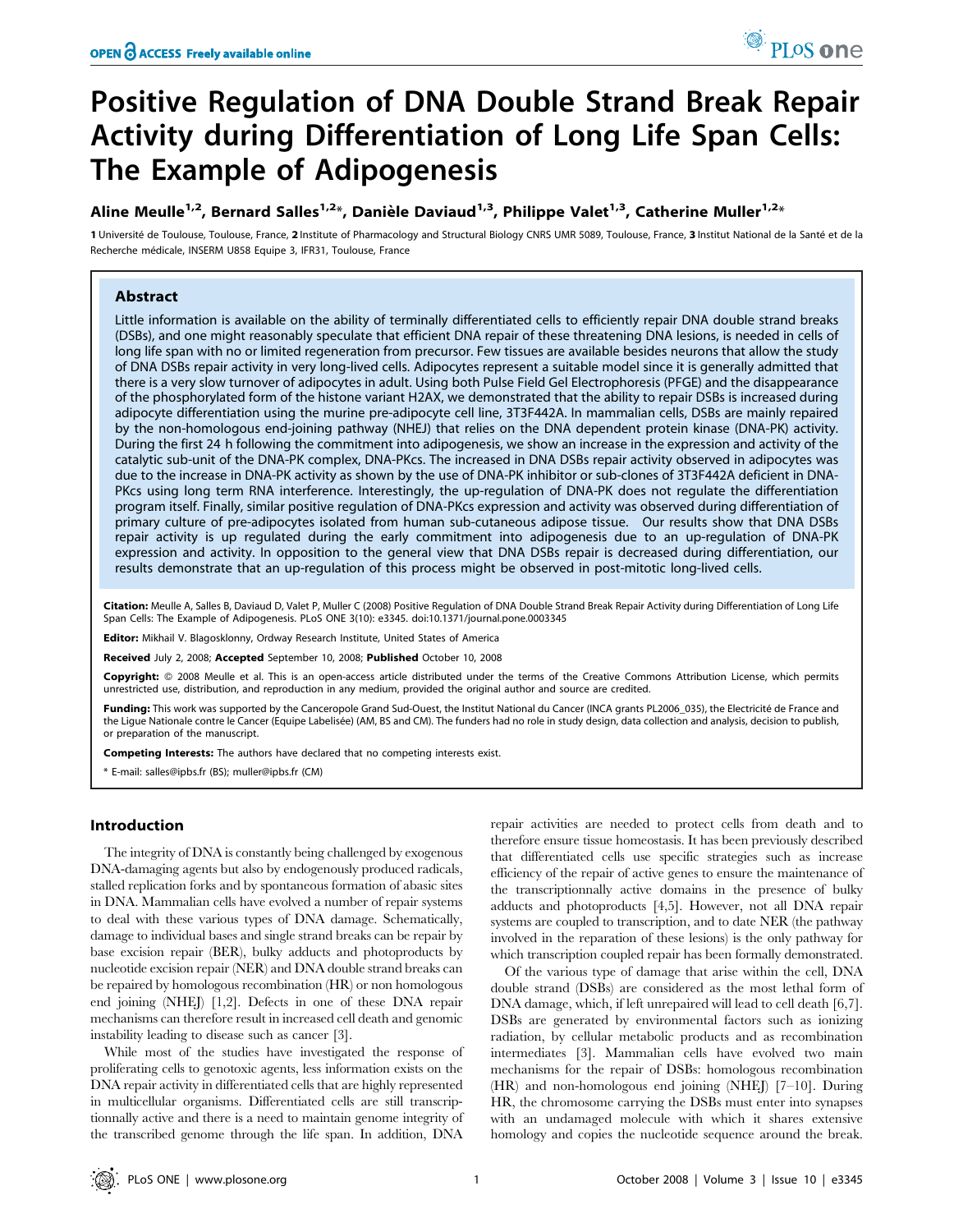The entire process is slow and is thought to occur preferentially during the late S and G2 phases of the cell cycle, where the availability of a sister chromatid facilitates repair [10]. By contrast, NHEJ, the predominant pathway in mammalian cells, which simply pieces together the broken DNA ends, has no such requirement and can therefore be operational in all phases of the cell cycle [11]. This form of repair is extremely efficient and requires a kinase specifically activated by DNA ends, the DNA dependent protein kinase (DNA-PK) [12]. The DNA-PK holoenzyme comprises the Ku heterodimer, which binds to DNA double strand breaks, recruiting and activating the catalytic sub-unit, DNA-PKcs [13]. DNA-PK together with the XRCC4/ DNA ligase IV/XLF complex and the recently identified cofactors Artemis is specifically required for the repair of DNA double-strand breaks by the NHEJ pathway [6,7]. Accordingly, numerous studies have shown that cells lacking either functional DNA-PKcs or Ku through mutations or gene knock-out are hypersensitive to IR due to a defect in DNA double strand breaks repair [6,7]. Little information is available on the ability of terminally differentiated cells to efficiently repair DNA DSBs, and one might reasonably speculate that efficient DNA repair is needed in cells of long life span with no or limited regeneration from precursor. Limited studies have been performed in mature post-mitotic neurons and there is evidence that DSBs repair still occurred in these cells [14,15] although the process is slower than in astrocytes [16]. Few tissues are available, besides neurons that allow the study of DNA DSBs repair activity in very long-lived cells. Thus, adipocytes represent a suitable model since it is generally admitted that there is a very slow turnover of adipocytes in adult [17]. In the absence of weight gain, they might turn over within months or years or might in fact not turn over at all [18]. To address the question of the potential differentiation-associated regulation of DNA DSBs repair activity, we took advantage of the well-established murine 3T3F442A preadipocyte cell line, which has been largely validated as a valuable model of adipogenesis [19]. Our results show that adipocyte differentiation is associated with an increase in NHEJ activity highlighting for the first time a clear association between the commitment into differentiation of long lived cells and up-regulation of DNA DSBs repair activity.

#### Materials and Methods

### Cells, cell culture and induction of differentiation

The murine 3T3F442A pre-adipocyte cell line was cultured in DMEM (Invitrogen, Auckland, NZ) supplemented with 10% fetal calf serum (FCS), 2 mM glutamine and antibiotics. The differentiation was induced by incubating confluent cells in differentiation medium (DMEM supplemented with 10% FCS plus 50 nM insulin) as described previously for up to 14 days [20]. Unless indicated, the term ''adipocytes'' represent cells that have been differentiated for 7 to 10 days. The murine Balb-C cell line was cultured in aMEM medium (Invitrogen, Auckland, NZ) supplemented with 10% FCS, 2 mM glutamine and antibiotics.

The human preadipocytes were isolated from human subcutaneous adipose tissue obtained from patients undergoing abdominal lipectomy at the plastic surgery department of Rangueil Hospital (Toulouse, France) under the agreement of local ethic committee. Adipose tissue pieces were immediately used for collagenase digestion as previously described [20]. The digestate was centrifuged to separate adipocytes from the stroma-vascular fraction, containing pre-adipocytes (pellet). Cells isolated from the SVF fraction were induced to differentiate into adipocytes as previously described [21]. Briefly, the stromal vascular pellets were incubated overnight with DMEM/Ham's F12 medium supplemented with 10% FCS. After

overnight culture, the medium was replaced by a serum-free adipogenic medium (DMEM/Ham's F12 (1:1) medium supplemented with 10 mg/ml transferrin, 33 mM biotin, 66 mM insulin, 1 nM triiodothyronine, and 17 mM pantothenate) and that time point was considered as day 0. In indicated experiment, perigonadic adipose tissue of Balb-C and SCID mice were removed and freshly isolated tissues were fixed with phosphate-buffered formalin overnight, then paraffin wax embedded and subsequently deparaffinized. Sections of  $5 \mu m$  were obtained and counterstained with hematoxylin (Sigma-Aldrich, Saint-Louis, USA).

To obtain pre-adipocyte clones with long term down regulation of DNA-PKcs expression, the 3T3F442A cells were transfected using Amaxa electropation system (Nucleofector solution V; program: T030) with EBV-based vectors containing either control or short hairpin RNA coding sequences for murine DNA-PKcs as previously described [22]. Transfected cells were incubated, at low density, in the presence of hygromycin  $(600 \text{ µg/ml})$  and 2 individual clones with highly significant reduction of DNA-PKcs expression were obtained (further named DNA-PKcs<sup>KD</sup> in our study, KD standing for kinase dead). To induce the differentiation, the 3T3F442A control or DNA-PKcs<sup>KD</sup> clones obtained were grown to confluence and incubated in a differentiation medium (DMEM supplemented with 10% FCS, plus 50 nM insulin, plus 30 nM rosiglitazone). In indicated experiments, the differentiation was induced in the presence of the DNA-PKcs inhibitor NU7026 (Calbiochem, Darmstadt, Germany) at  $20 \mu M$  final.

#### Pulsed-field gel electrophoresis

Preadipocytes and adipocytes cells were incubated with 500 pM of calicheamicin  $\gamma$ 1 (CL $\gamma$ 1, a generous gift from Dr. P.R. Hamann, Wyeth Research, Pearl River, NY) during 1 h in serum-free medium. After 1 h, complete medium was added and cells were post-incubated at indicated times. In certain experiments preadipocytes cells and adipocytes were irradiated using a <sup>137</sup>Cs source irradiator (4.4 Gy/min, Biobeam 8000) and cells were post-incubated following irradiation at different time between 0.5 and 24 h. At chosen times for the PFGE analysis, cells were rinsed with PBS, trypsinized, centrifuged and resuspended in PBS containing low-melting-point agarose (Bio-Rad, Hercules, CA) to obtain a 0.5% final concentration. After solidifying in 3-mm plastic tubing at  $4^{\circ}$ C, the plugs were further processed at  $4^{\circ}$ C to minimize the occurrence of heat-induced strand breaks [23]. The first incubation was performed in lysis buffer (0.5 M EDTA, 2% Nlauroylsarcosine, 1 mg/mL proteinase K per ml) at  $4^{\circ}$ C for 20 to 24 h. Following protein lysis, the plugs were incubated for an additional 20 to 24 h in Buffer HS (1.85 M NaCl, 0.15 M KCl,  $5 \text{ mM } MgCl<sub>2</sub>$ ,  $2 \text{ mM } EDTA$ ,  $4 \text{ mM } Tris-HCl$  pH 7.5,  $0.5\%$ triton-X 100, pH 7.5), and washed three times with 0.1 M EDTA pH 8.0. After this treatment, the plugs were loaded onto a 0.8% agarose gel (Bio-Rad, Hercules, CA), and electrophoresed for 30 h with a pulse linear program (200 s at 1800 s, 4 V/cm, 11  $^{\circ}$ C, angle  $120^\circ$ , TBE  $0.5 \times$ ). Gels were stained with SYBER-Green (Moleculars Probes, Eugene, OR), and the fluorescence detected and analyzed on a Typhoon fluorimager (Molecular Dynamics). The percentage of DNA released was determined as described [24]. In indicated experiments, preadipocytes and adipocytes cells were incubated with 50  $\mu$ M of wortmannin (Sigma-Aldrich, Saint-Louis, USA) 0.5 h before treatment with  $CL\gamma1$ . After extensive washing, cells were post-incubated for the indicated times in complete medium containing wortmannin.

#### Cell extracts, Western blotting and immunofluorescence

Whole-cells extract were prepared as previously described [25]. Briefly, cell pellets were resuspended in extraction buffer (50 mM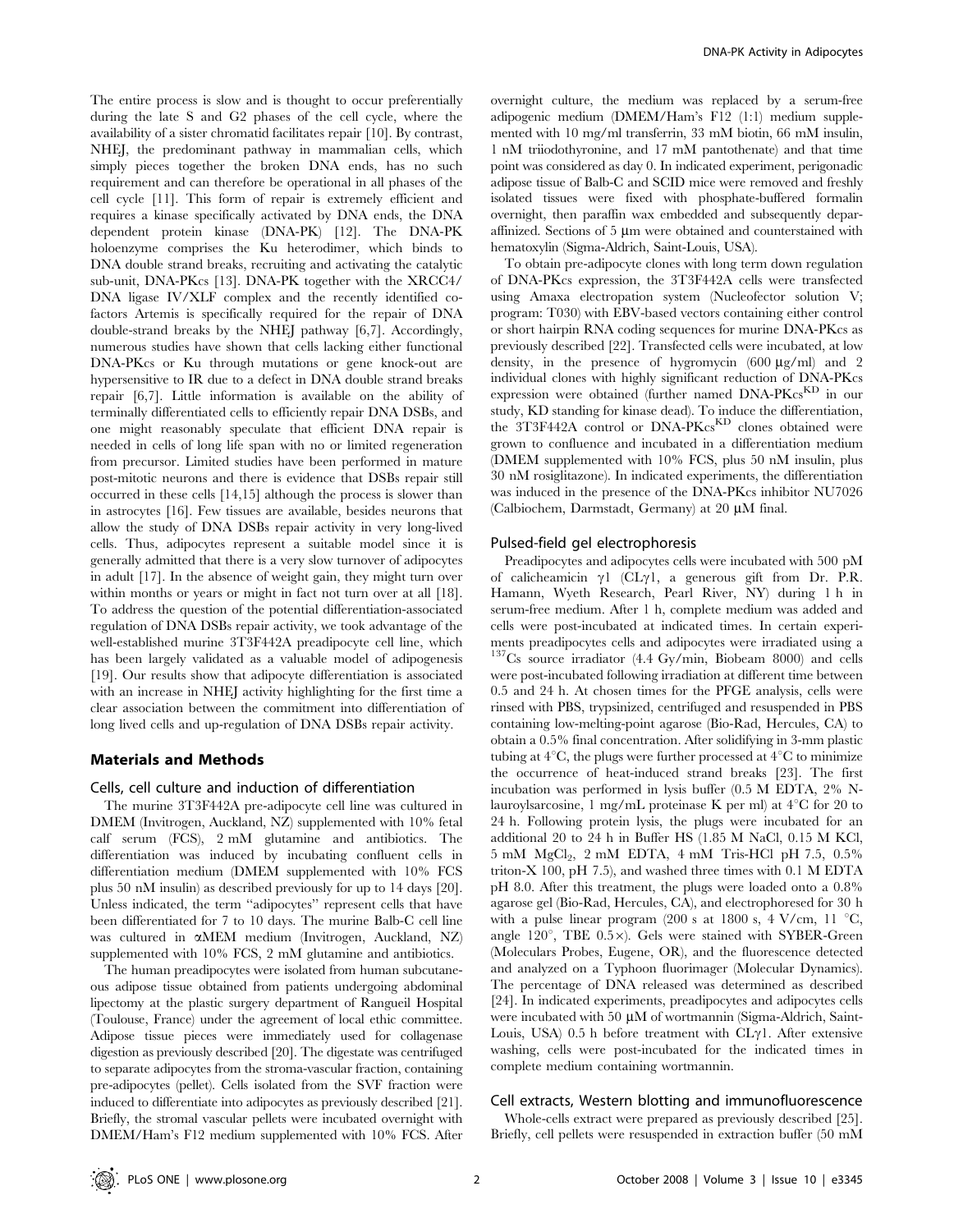NaF, 20 mM HEPES pH 8, 450 mM NaCl, 25% v/v glycerol, 0.2 mM EDTA, 0.5 mM DTT, 0.5 mM PMSF, 0.5 mg/ml leupeptin,  $0.5$  g/ml protease inhibitor and  $1.0 \mu$ g/ml trypsin inhibitor), subjected to three freeze/thaw cycles (liquid nitrogen/  $37^{\circ}$ C), and centrifuged at 1000 rpm for 10 min at 4 $^{\circ}$ C. Supernatants were stored at  $-80^{\circ}$ C prior to use and protein concentrations were determined by Bradford's method. Western blots were performed as previously described [25]. Detection of  $\gamma$ H2AX foci by immunofluorescence to observe H2AX foci, was performed as previously described [26]. Fluorescence images were captured by using a Nikon eclipse TE 300 fluorescence microscope with excitation at 488 nm for FITC (H2AX) and 405 nm for DAPI  $(100 \times$  oil immersion objective), equipped with a Nikon digital camera DXM 1200. Foci were counted by eye in 100 cells per time point and results were obtained from three independent experiments for pre-adipocytes and adipocytes cells. The following antibodies were used: polyclonal anti-H2A and monoclonal anti-H2AX antibody (clone JBW 301) both obtained from Upstate Biotechnology (Charlottesville, VA, USA), polyclonal anti-XRCC4 antibody (Serotec Ltd. Oxford, UK), polyclonal anti-HSL antibody (Santa Cruz Biotechnologies, CA, USA), polyclonal anti-Rad-51 (a kind gift from Dr M. Defais, IPBS, Toulouse, France), polyclonal anti-Cernunos/KLF (Bethyl Laboratories), polyclonal anti-Artémis (a kind gift of Dc Steve M. Yannone, LBL, Berkeley, USA), monoclonal anti-ATM antibody (clone 2C1, Genetex, Zeeland, MI), anti-Ku70 (clone N3H10), anti-Ku80 (clone S10B1), anti-DNA-PKcs (clone 18-2), anti-PAN actin (clone ACTN05), anti-tubulin (clone DM1A) monoclonal antibodies all obtained from Neomarkers (Interchim, Montluçon, France).

#### DNA-PK assay

Kinase assays were performed as previously described [27]. Briefly, after incubation of the  $250 \mu$ g of protein extracts with double-stranded DNA-cellulose beads (Sigma-Aldrich, Saint-Louis, USA), beads were extensively washed with Z' 0.05 buffer [25 mM HEPES (pH 7.9), 50 mM KCl, 10 mM, MgCl2, 20% glycerol, 0.1% Nodinet P-40, 1 mM dithio-threitol] and incubated for 1 h, in the presence or not of a wild-type peptide (EPPLSQEAFADLLKK) that is a substrate for DNA-PK. Results were expressed in fold induction compared to the DNA-PK kinase activity of exponentially pre-adipocyte extract.

#### Electrophoretic mobility shift assays (EMSA)

EMSA was performed as previously described [25]. Briefly, 2 µg of pre-adipocytes or adipocytes WCEs were incubated with  $[\gamma$ -32P]ATP-labeleded linear probes (4 ng, 100 000 cpm) and closed circular plasmid  $(0.75 \text{ ug})$  as a competitor in 20  $\mu$ l of reaction buffer (20 mM Tris-HCl pH 7.5, 2 mM MgCl2, 0.1 mM EDTA, 0.25 mM DTT, 5% glycerol). The samples underwent electrophoresis on a 5% polyacrylamide non denaturating gel. Gels were dried on Whatman 3 mm paper and autoradiographed.

#### RNA extraction and quantitative RT-PCR (qPCR)

Total RNAs were extracted using the RNeasy mini kit (Qiagen GmbH, Hilden, Germany). Gene expression was analyzed using real time PCR as described previously [20]. Total RNAs  $(1 \mu g)$ were reverse-transcribed for 60 min at  $37^{\circ}$ C using Superscript II reverse transcriptase (Invitrogen, Auckland, NZ) in the presence of a random hexamer. A minus reverse transcriptase reaction was performed in parallel to ensure the absence of genomic DNA contamination. Real time PCR was performed starting with 25 ng of cDNA and a 300 nM concentration of both sense and antisense primers in a final volume of 25  $\mu$ l using the SYBR Green TaqMan Universal PCR master mix (Applied Biosystems, Foster City, CA).

Fluorescence was monitored and analyzed in a GeneAmp 7300 detection system instrument (Applied Biosystems, Foster City, CA). Analysis of 18S ribosomal RNA was performed in parallel using the ribosomal RNA control TaqMan assay kit (Applied Biosystem), or HPRT RNA (100 nM) or GAPDH RNA (100 nM) to normalize for gene expression. Oligonucleotide primers were designed using the Primer Express software (PerkinElmer Life Sciences) as previously described [20].

#### Results

## Enhanced capacity to repair DNA DSBs is observed during adipocyte differentiation

To investigate the DNA DSB repair activity of post-mitotic adipocytes, the murine pre-adipocyte 3T3F442A cell line was used. When post-confluent 3T3F442A cells are incubated in the presence of insulin and FCS, the cells progressively acquire a differentiated phenotype. Typically, by day 7, 80% of the cells have accumulated lipid droplets characteristics of adipose conversion [28]. Cells were exposed either to the radiomimetic drug calicheamicin  $\gamma$ 1(CL $\gamma$ 1) or to ionizing radiation (IR) to create DSBs. Cell exposure to  $CL\gamma1$ , a natural hydrophobic enediyne antibiotic, has been shown to produce DSBs with selectivity and efficiency yielding a 1:3 ratio of DNA DSB to SSBs in vivo, compared to a 1:20 ratio for IR [26]. The number of DSBs occurring after treatment in either pre-adipocytes or differentiated adipocytes was first measured, using the phosphorylation of H2AX, a variant form of histone H2A [29]. The local phosphorylation of H2AX  $(\gamma$ H2AX) by ATM/ATR/DNA-PK protein kinases is an early event occurring after formation of DSB and can extend megabases away from the break sites [30]. It has been initially proposed that the number of DSB correlates to that of  $\gamma$ H2AX foci within a 1:1 ratio [29–31] and that the foci number could be used as an indirect marker of DSBs occurrence. As shown in Fig. 1A, the number of  $\gamma$ H2AX foci occurring in cells exposed for 1 h to 2 pM of CL1 $\gamma$  or 30 min after irradiation at 2 Gy was similar in both cell population suggesting that the initial number of DNA lesions is similar in treated undifferentiated and differentiated cells (mean foci per cell:  $27.3 \pm 3.2$  for pre-adipocytes and  $25.2 \pm 7.3$  for adipocytes in CL1 $\gamma$ -treated cells and mean foci per cell:  $14.3\pm1.5$  for pre-adipocytes and  $12\pm2.1$  for adipocytes in IR treated cells). This number of  $\gamma$ H2AX foci after 2 Gy exposure is somewhat less than the 30 to 60 initial DSBs per Gy per cell (depending of the cell cycle position of the cell) expected from previous determination using biochemical methods [32]. Such a discrepancy may depend on the cell type used since the rate of radiation-induced  $\gamma$ H2AX formation has been previously reported to be cell type dependent [33]. In addition, due to the limit of the optical microscopy, clusters of DSBs are difficult to resolve and might therefore appear as a single focus leading to an underestimation of the number of breaks [30,34]. Similar levels of  $\gamma$ H2AX expression were also observed between pre-adipocytes and adipocytes after exposure to IR (10 and 50 Gy) as measured by Western Blot experiments (data not shown). We have previously demonstrated that at low levels of DNA damage the loss of  $\gamma$ H2AX was a marker of DNA DSBs repair after either IR or  $CL\gamma1$  exposure [26]. As shown in Fig. 1B, the kinetic of loss of  $\gamma$ H2AX immunoreactivity using foci numbering was significantly slower in pre-adipocytes that in adipocytes after either exposure to IR (2 Gy) (left panel) or  $CL\gamma1$  (2 pM) (right panel). For example, the percent of foci remaining in  $CL\gamma1$  treated cells (2 pM, 1 h) was  $33\pm4.6$  in pre-adipocytes compared to  $15\pm1.9\%$  in adipocytes ( $p<0.05$ ) and  $58\pm3.3$  in pre-adipocytes compared to  $21\pm8.6\%$  in adipocytes  $(p<0.05)$  in IR-treated cells. These results suggest that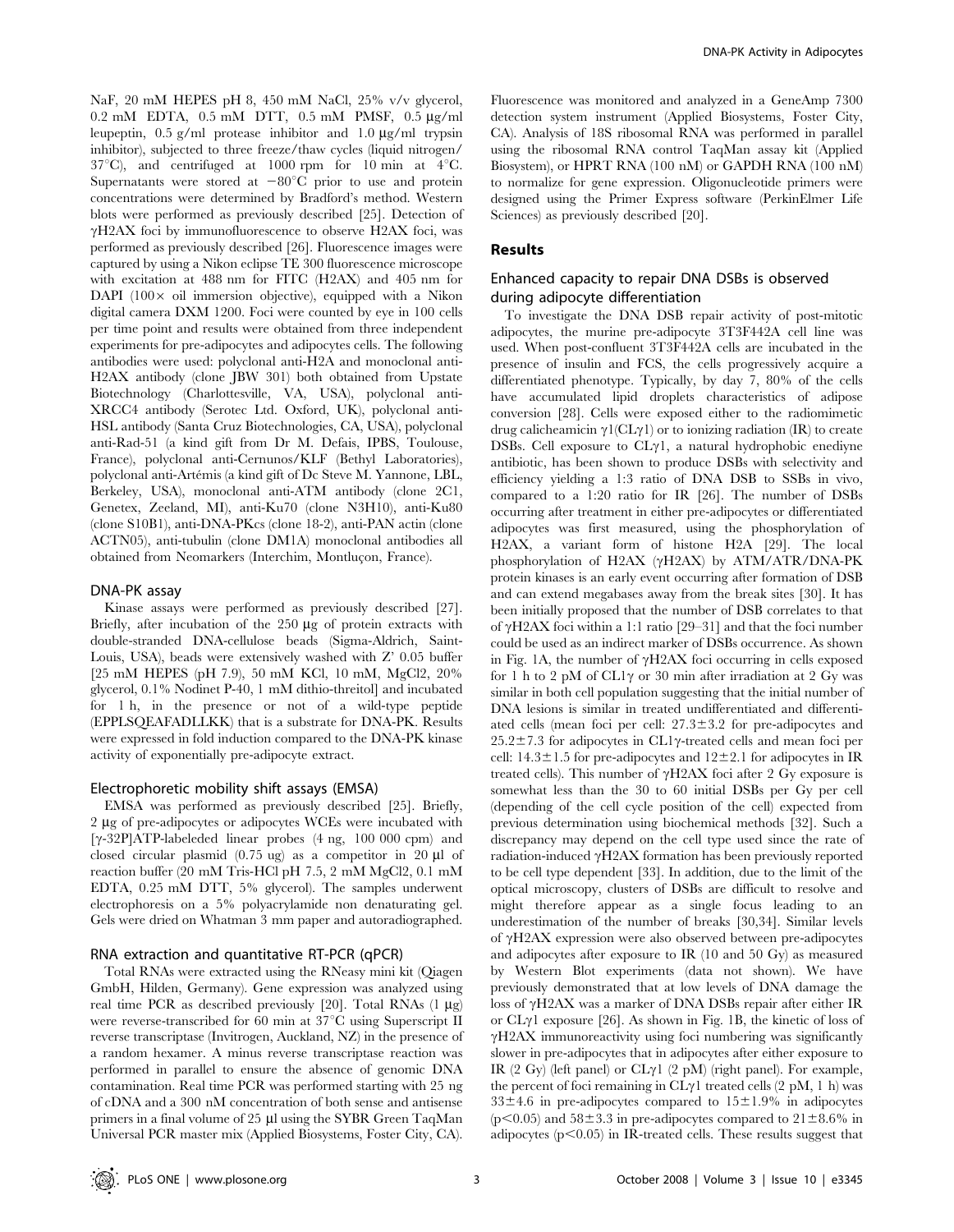

Figure 1. Adipocytes display an increased ability to repair DNA double strand breaks as compared to pre-adipocytes. (A)  $\gamma$ H2AX foci formation detected by immunofluorescence using an antibody that specifically recognizes the phosphorylated form of H2AX, in pre-adipocytes and adipocytes cells, exposed for 1 h to 2 pM of CL1 $\gamma$  or 30 min after irradiation at 2 Gy. (B) Kinetics of repair of DNA double-strand breaks as determined by disappearance of  $\gamma$ -H2AX foci after irradiation at 2 Gy (left panel) or after treatment at 2 pM of CL1 $\gamma$  during 1 h (right panel), mean of 3 independent experiments±SEM. (C) Kinetics of DNA DSBs repair determined by pulse-field gel electrophoresis after treatment with CL1 $\gamma$  (40 or 500 pM, 1 h) (left panel) or after  $\gamma$ -irradiation at 80 Gy (right panel). Results were obtained from the quantification of two independent experiments for treatment at 40 pM and three independent experiments for 500 pM and 80 Gy (mean $\pm$ SEM). doi:10.1371/journal.pone.0003345.g001

the efficiency in DNA DSBs repair is increased in adipocytes as compared to pre-adipocytes. However, although detection of radiation induced foci is a useful tool to study DNA breaks formation and repair especially at low doses of IR, recent accumulating evidence suggest that  $\gamma$ H2AX foci might also be induced by other DNA lesions than DSBs such as stalled replication forks [35] and even by stable association of single repair factors with chromatin in the absence of DNA damage [36]. In addition, it has been demonstrated that  $\gamma$ H2AX foci do not correspond to the physical deposition of energy by high linear energy radiation [34].

Therefore, to confirm whether or not the DNA DSBs repair activity was increase in adipocytes versus pre-adipocytes, pulse field gel electrophoresis (PFGE) was used. Cells were treated either with low (40 pM) or high (500 pM) doses of CL $\gamma$ 1 for 1 h and post-incubated in drug-free medium for 6 to 24 h. From these experiments, we observed a significant slower kinetics of DSBs removal in preadipocytes as compared to adipocytes (see Fig. 1C, left panel). At 24 h, a significant higher number of residual DNA breaks was observed in pre-adipocytes as compared to adipocytes when 500 pM of CL $\gamma$ 1 was used (59±2.6 versus 31±6.3% respectively, p<0.05)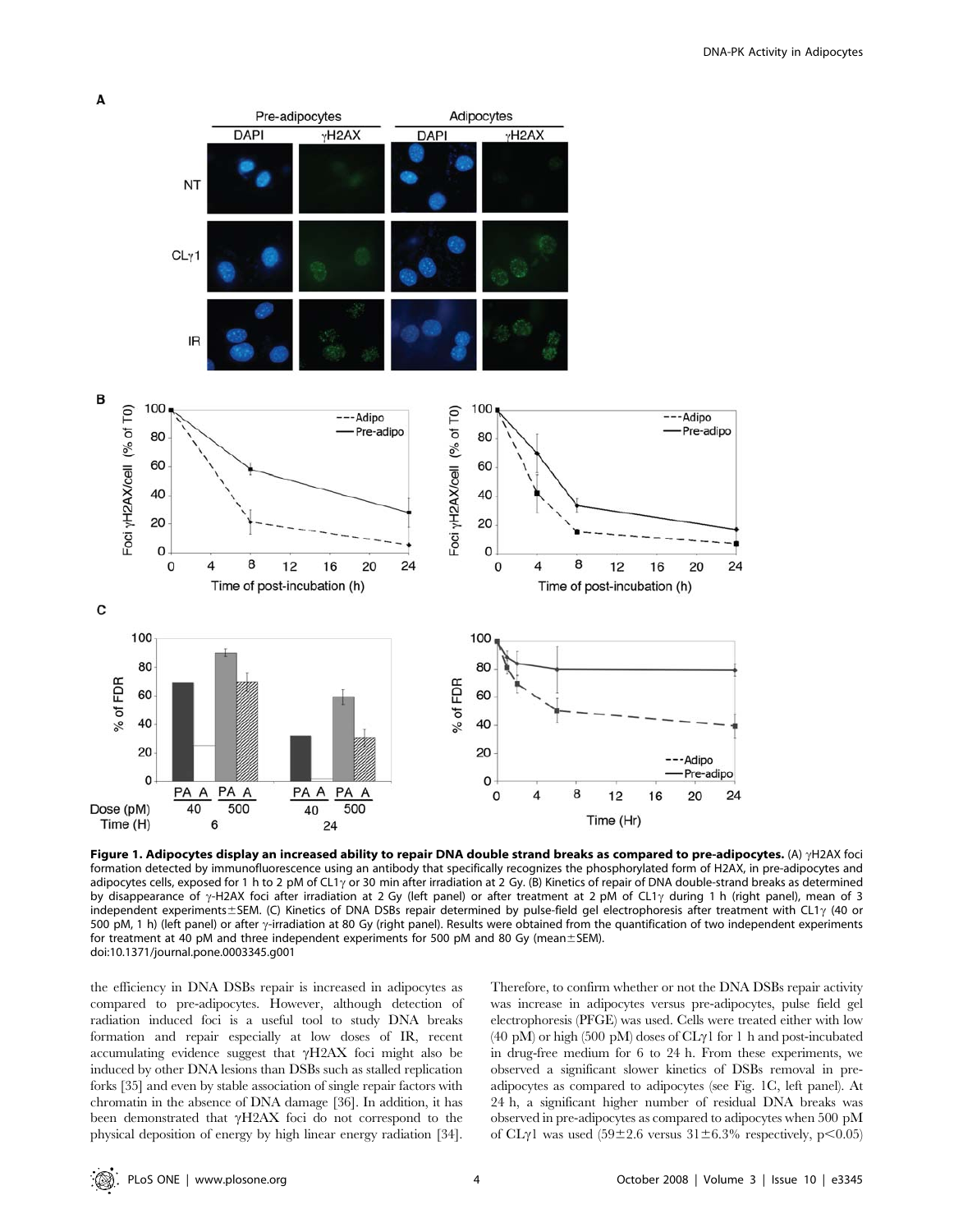and similar results were obtained when DNA DSBs activity was quantified in cells exposed to lower doses of  $CL\gamma1$  (40 pM) (32 versus 2% respectively, mean of two experiments). Similar results were obtained in IR-treated cells (residual DNA breaks 24 h after exposure to IR: 79.4 $\pm$ 4.4 in pre-adipocytes versus 39.5 $\pm$ 8.1% in adipocytes,  $p<0.05$ , see Fig. 1C, right panel). In all these experiments, we assessed that the % of FDR at T0 was similar between pre-adipocytes and adipocytes (data not shown). Thus, using two different technical approaches our results show a faster kinetic of DSBs repair in adipocytes than in pre-adipocytes.

## Adipocyte differentiation is associated with an increase in DNA-PKcs expression and activity that contributes to the increased in NHEJ activity

According to these results, we then investigated the cellular levels of the core proteins involved in the NHEJ pathway. WCEs were prepared at different time points before and after the commitment into differentiation process induced by confluence (D0). To assess our experimental conditions, we used a marker of differentiation, the hormone-sensitive lipase (HSL), which progressively increases during acquisition of an adipocyte phenotype as expected (Fig. 2A). As shown in Fig. 2A, a clear up-regulation of DNA-PKcs expression was observed between D0 and D3 following confluence whereas the levels of the other core proteins of the NHEJ process were unaffected (XRCC4, Ku70, Ku80, Cernunos/XLF, Artemis). By opposition to DNA-PKcs, the differentiation process was also without effect on the expression of another member of the Phosphatidyl-Inositol-3 kinase like kinase (PIKK) family, involved in DSBs repair and signaling [37], the Ataxia Telangiectasia Mutated protein (ATM). As stated before, DSBs are also repaired by HR, although this process is down regulated in G1 in mammalian cells [11]. We observed a strong and progressive down-regulation of one of the key factor of HR, Rad51, starting at D3 (Fig. 2A). Since the up-regulation of DNA-PKcs was observed during the first three days of the differentiation process, we investigated the occurrence of this event during this period of time. As shown in Fig. 2B, the up-regulation of DNA-PKcs occurs within the first 24 h following the commitment into the differentiation program. To further assess that neither confluence nor insulin treatment were non specifically involved in the observed effect, we use a control cell murine fibroblast cell line, BalbC. As shown in Fig. 2C, the levels of DNA-PK was unaffected by these two culture conditions.

To evaluate if the increase in DNA-PKcs expression was associated with an increase in DNA-PK activity, a specific kinase assay was performed. As shown in Fig. 3A, DNA-PK activity was significantly increased by 3.7-fold  $(p<0.001)$  in extracts from adipocytes (D3) compared with extracts from the pre-adipocyte cells (either exponentially growing or at confluence) and this difference was further maintained at latter stage of differentiation (D7). The activity of the regulatory sub-unit of DNA-PK, the Ku heterodimer was also investigated. Indeed, Ku DNA binding represents the predominant if only mechanism for DNA-PK activation because Ku-defective mutants cells have undetectable DNA-PK activity [38]. Ku DNA ends binding activity can be detected easily by using double-stranded DNA fragments in an electrophoretic mobility shift assay (EMSA) as previously described [27], [39]. As shown in Fig. 3B, no differences in Ku DNA ends binding activity were observed during adipocyte differentiation. The lack of difference in Ku activity was also found with various amounts of protein extracts (data not shown). Thus, the fact that the expression and activity of DNA-PK regulatory sub-unit Ku is unchanged during adipocyte differentiation show that the observed increase in DNA-PK activity relies on the sole increase in DNA-PKcs expression.



Figure 2. Adipocyte differentiation is associated with an early increase in DNA-PKcs expression. (A) Expression of DNA repair proteins (DNA-PKcs, Ku70, Ku80, XRCC4, Rad51 and ATM) or adipocyte differentiation marker (HSL) was analyzed by Western Blots in exponentially growing 3T3F442A fibroblast cells (Ex), in 3T3F442A fibroblast cells grown to confluence (Co) or after the indicated time of culture in adipogenic differentiation medium (B) Similar experiments were performed in exponentially growing pre-adipocytes (Ex), in pre-adipocytes grown to confluence (Co) or during the first two days of culture in adipogenic medium) (C) Expression of DNA-PKcs protein in a murine fibroblast cell line (Balb-C) grown to confluence in the presence or not of insulin in comparison to exponentially growing cells. doi:10.1371/journal.pone.0003345.g002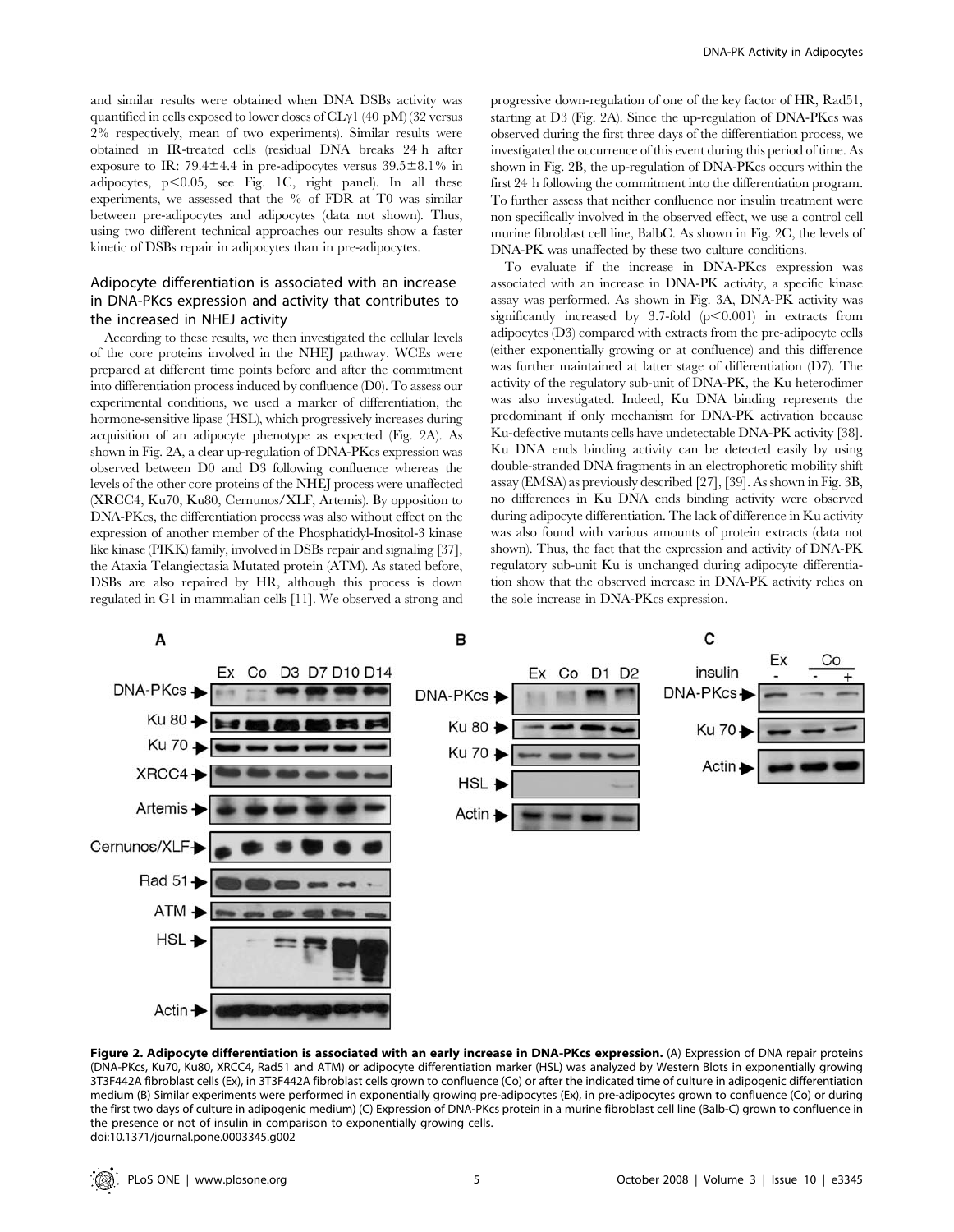

Figure 3. Adipocyte differentiation is associated with an increase of the kinase activity of the DNA-PK complex without modification of the activity of its DNA binding sub-unit Ku. (A) Two-hundred µg of the cellular extracts were used for the measurement of DNA-PK kinase activity, as described in the Material and Methods Section, in the pre-adipocyte cells (exponentially growing, Ex or at confluence, Co) or during adipocyte differentiation (after 3 and 7 days of culture in insulin containing medium) (mean of 5 independent experiments $\pm$ SEM). (B) Ku DNA end binding activity was measured by EMSA. 10 µg of extracts obtained from the indicated cells were incubated with a  $[^{32}P]$  25-bp double-stranded DNA probe in the presence of an excess of closed circular plasmid DNA used as a nonspecific competitor. The proteins/DNA complexes were resolved on a non-denaturating polyacrylamide gels and the position of the free probe and the Ku/DNA complexes are indicated. doi:10.1371/journal.pone.0003345.g003

## The increase in DNA-PK activity explains the increased ability of adipocytes to repair DSBs

We next examined if the higher rate of DSBs DNA repair observed in differentiated adipocytes was related to the increase of DNA-PK activity. Different sets of experiments were performed. First, we investigated whether or not the increase in DNA-PKcs expression was associated with an increase in DNA DSB repair activity during the first day following the commitment into differentiation. An increase in DSBs repair activity was observed in insulin treated, 24 h post-confluent 3T3F442A cells as compared to 80% confluent cells at the beginning of the treatment (residual DNA breaks 24 h after exposure to IR:  $24\pm3.8$  versus  $66\pm8.6\%$ respectively, p $< 0.05$ , cells exposed for 1 h to 500 pM CL $\gamma$ 1). Thus, increase of DNA DSBs repair activity was an early event during adipogenesis occurring within the same time period than the increase in DNA-PKcs expression. Secondly, DNA DSBs repair activity was measured in the presence or not of the fungal metabolite wortmannin that has been shown to inhibit the DNA DSBs repair in a DNA-PK dependent manner in murine and human cells [40–42]. We determined in preliminary experiments that wortmannin treatment lead to an inhibition of DNA-PK activity of more than 80% in the two cell types (data not shown). As shown in Fig. 4A, wortmannin (50  $\mu$ M) was able to almost completely inhibit the DNA DSBs repair activity in differentiated adipocytes whereas a limited and not significant effect was observed on the repair kinetics of preadipocytes. Finally, to confirm the specific implication of DNA-PK in the observed effects, we use long term RNA interference to obtain clones of 3T3F442A cells that do no longer expressed DNA-PKcs. As shown in Fig. 4B (upper panel), we obtained two independent clones of pre-adipocytes exhibiting a very strong down-regulation of DNA-PKcs expression and we assessed that this down-regulation was further maintained in differentiated adipocytes (Fig. 4C, upper panel). There is accumulating evidence that DNA breaks accumulate during some differentiation processes such as maturation of spermatides, embryo development, and differentiation of myotubes, epidermal cells lymphocytes and neutrophils [43] and as such potentially participate to the regulation of differentiation programs. Accordingly, we evaluate adipocyte differentiation in the DNA-PK deficient, as compared to DNA-PK proficient, F442A subclones. No differences in the levels and time occurrence of the expression of early (aP2) or late (HSL) differentiation related genes (determined by qPCR) were observed (data not shown) showing that the up-regulation of DNA-PK is not a required event to the differentiation process. Using these two clones, we clearly demonstrated that the down-regulation of DNA-PKcs expression specifically down-regulates DNA DSBs repair activity in adipocytes (see Fig. 4C, lower panel) but not pre-adipocytes (Fig. 4B, lower panel). Taken together, these results showed using three different approaches that a DNA-PK dependent DSBs repair activity is specifically acquired during adipogenesis.

## Positive regulation of DNA-PKcs expression also occurs during human adipocyte differentiation

Although 3T3F442A cells are valuable experimental model, they do have distinct attributes compared with human cells in primary culture, beyond the obvious species differences. For example, 3T3F442A cells are of embryonic origin and such features could potentially influence DNA damage signaling and repair. Thus, we investigated the regulation of DNA-PKcs expression of human preadipocytes purified from abdominal subcutaneous adipose tissue. Using a recently described approach [21] we were able to differentiate these primary cells reproducibly and efficiently with about 75% of preadipocytes converted to the adipocyte phenotype (see Fig. 5A). Using cell extracts prepared at different time point during adipose conversion, we show that in all the samples tested  $(n = 3$  independent donors, see Fig. 5B for a representative Western blot experiment), the level of DNA-PKcs expression increase during the early commitment in adipocyte differentiation (D3). The level of DNA-PKcs expression was further maintained in the differentiated adipocyte (D7 and D14). Accordingly, DNA-PK kinase activity increases during adipogenesis by 4 and 3- fold in D3 and D7 cells respectively as compared to D0 (mean of value obtained from two independents donors).

#### **Discussion**

In this paper, we demonstrate that adipocyte differentiation, as a representative of a differentiation program of long-lived post-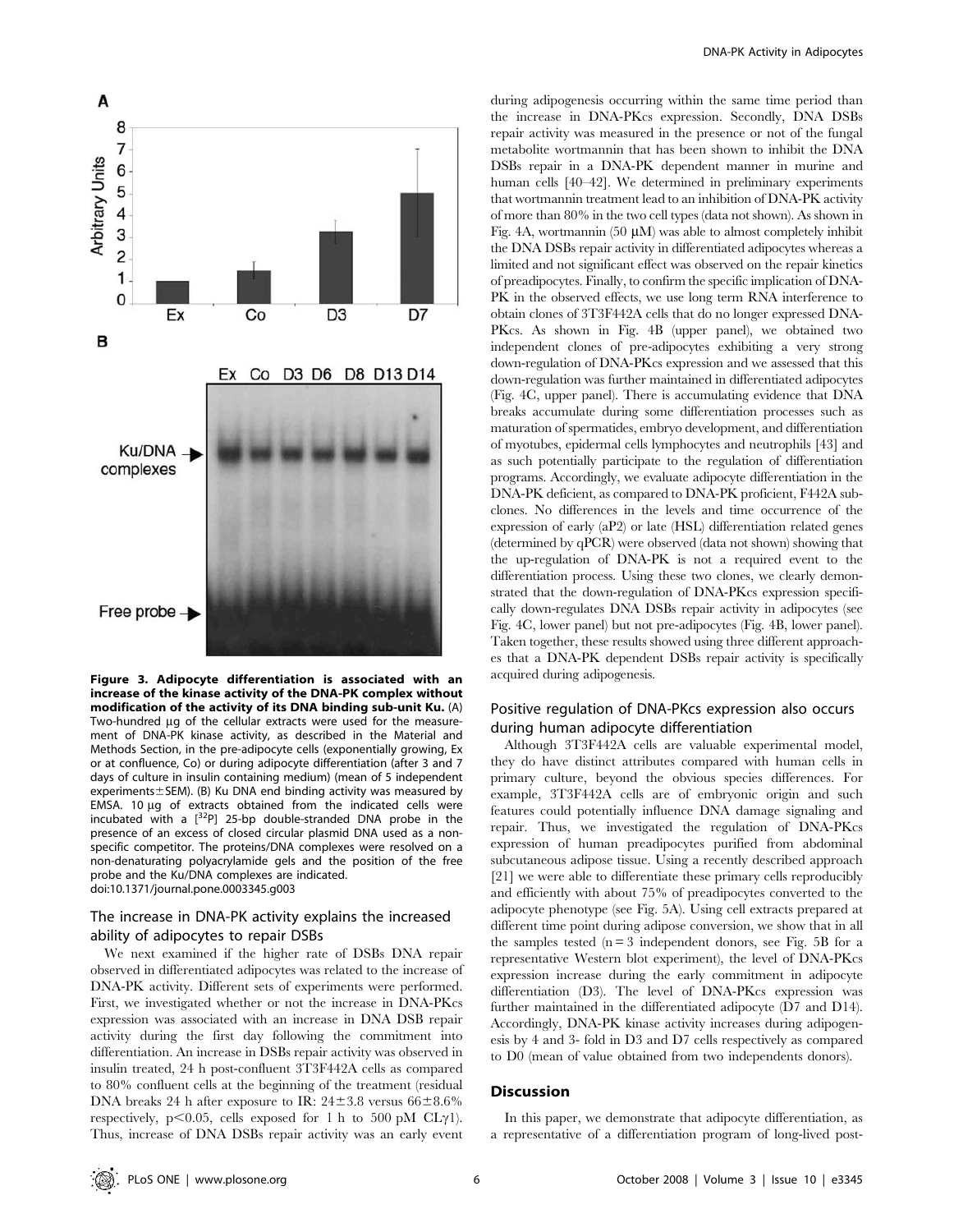

Figure 4. The increased ability of adipocyte to repair DSBs is strictly dependant on the classical NHEJ pathway. (A) The kinetic of DSBs repair after 1 h exposure to CL $\gamma$ 1 (500 pM), in presence or not of 50 µM of Wortmaninn, for pre-adipocyte and adipocyte cells, was analyzed by PFGE. Mean of 3 independent experiments $\pm$ SEM. \*Statistically significant by Student's t-test, P<0.05 relative to control without wortmannin; \*\* statistically significant by Student's t-test,  $P \le 0.01$  relative to control without wortmannin. (B) DNA-PKcs expression in pre-adipocytes 3T3F442A clones stably expressing shRNA sequences directed against either DNA-PKcs mRNA or shRNA control (upper panel) and kinetic of DSBs repair performed by PFGE after treatment with 500 pM of CL $\gamma$ 1 (1 h) and post incubation in drug-free medium for 6 or 24 h (lower panel)(C) Similar experiments were performed with the two same clones after differentiation into adipogenic medium. Mean of 3 independent experiments±SEM. \*\*Statistically significant by Student's t-test, P<0.01 relative to control; \*\*\* statistically significant by Student's t-test, P<0.001 relative to control. The expression of DNA-PKcs was evaluated by Western blots experiments. doi:10.1371/journal.pone.0003345.g004

mitotic cells, is associated with an early up-regulation of DNA DSBs repair activity and over-expression of one of the key factors of NHEJ, DNA-PKcs. Using pharmacological inhibition of DNA-PK activity and DNA-PK deficient adipocytes (obtained from long term RNAi directed against DNA-PKcs mRNAs), a functional link between this two events was established. First, our data show that the expression of the DNA-PKcs is the limiting component of the holoenzyme activity since a 2 to 3-fold over-expression (without modification of the level of its regulatory sub-unit Ku), as observed in differentiated adipocytes as compared to pre-adipocytes (either exponentially growing or at confluence) lead to a clear increase in DNA-PK activity and a related increase in DNA DSBs repair (see Fig. 3 and 4). These results are in agreement with previously published data since several lines of evidence have indicated that an over-expression of DNA-PKcs alone may provide important protection from genotoxic stress related to its involvement in DNA repair. For example, we have previously demonstrated that an increase in DNA-PKcs expression and activity, and a related increase in DNA DSBs repair, was observed in radioresistant HeLa cells over-expressing the 24 kDa FGF2 isoform [44].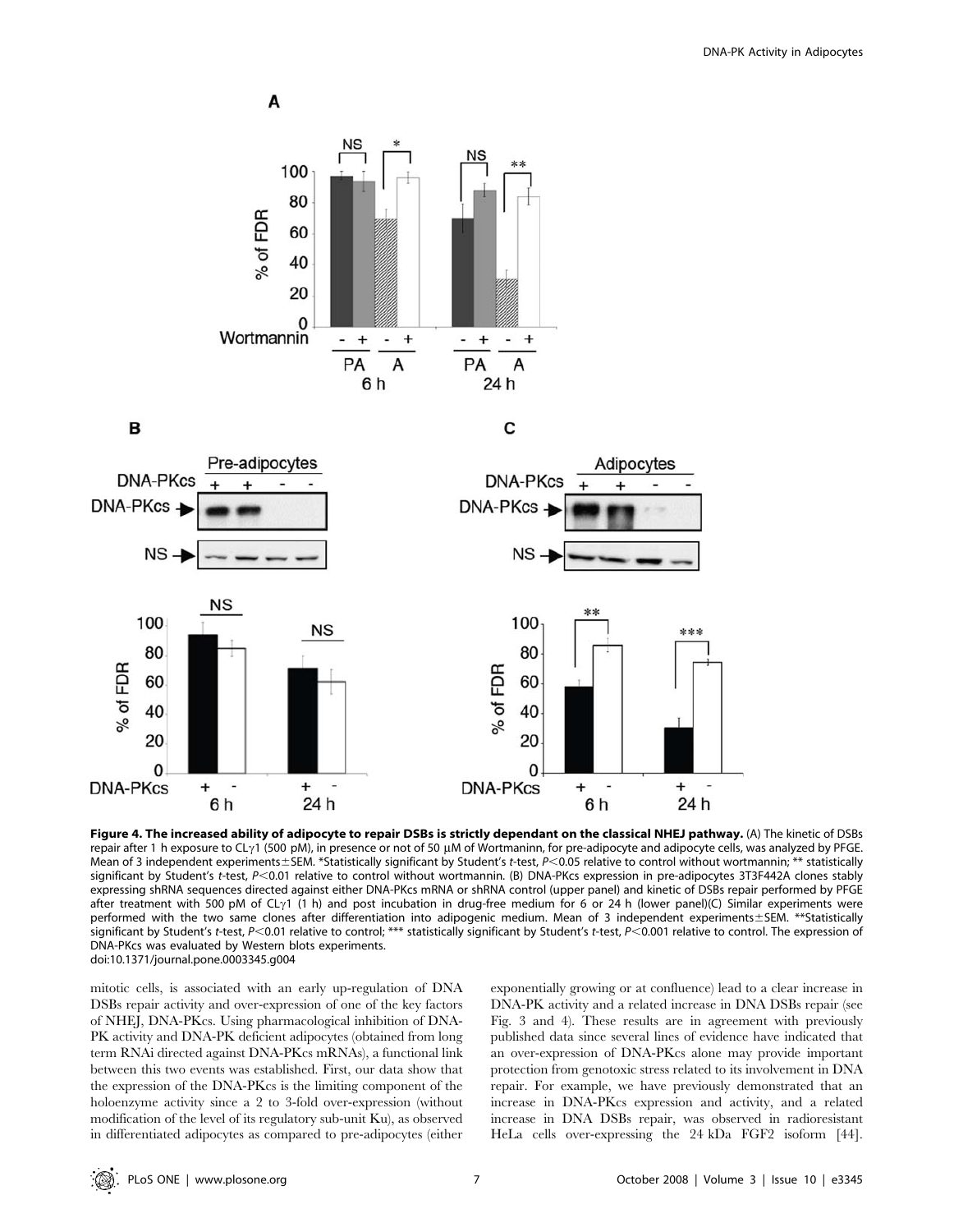## A



в



Figure 5. Expression of DNA-PKcs is enhanced during adipogenesis of human pre-adipocytes isolated from sub-cutaneous adipose tissue. Cells isolated from the stromal vascular fraction of collagenase digested subcutaneous tissue were grown for the indicated times in adipogenic medium as described in the Material and Methods section. (A) Photographs of the cultured cells and (B) Western blots experiments using indicated antibodies. NS, non specific band that show equal loading between the different samples. doi:10.1371/journal.pone.0003345.g005

Furthermore, exposure of the cells to nitric oxide results in a 2 to 4-fold increase in DNA-PKcs expression and the NO-generating cells have a corresponding increase in DNA DSBs activity [45]. In the two studies, the level of expression of the Ku heterodimer was unaffected [44,45]. Limited data are available concerning the molecular mechanisms that might contribute to the up-regulation of DNA-PKcs expression. In the previously cited reports where these mechanisms have been explored, an up-regulation of DNA-PK gene transcription was found [44,45] that was related to the binding of activated Sp1 to the DNA-PKcs promoter in the NOdependent regulation pathway described [45]. Since in vitro adipogenic differentiation increases the expression levels of the inductible NO synthase (iNOS) [46], experiments were performed to test this hypothesis in our model. As shown in, no difference in

the levels of DNA-PKcs mRNA was observed during both human and murine adipogenic differentiation, dismissing this hypothesis. In addition, we further assess that the observed increase in DNA-PKcs level was not affected when cells were treated with the NOS inhibitor L-NIO (data not shown). The absence of transcriptionnal regulation of DNA-PKcs suggests that adipogenic differentiation regulates either DNA-PKcs protein biosynthesis or degradation. To demonstrate whether this entirely new mechanism of regulation of DNA-PKcs expression occurs at traductional or post-traductional levels, we were confronted to the lack of antibodies able to reproducibly and quantitatively immunoprecipitate DNA-PKcs in mouse cells. Experiments already performed in our laboratory have shown that like its DNA-binding sub-unit Ku [47], the half-life of DNA-PKcs in human cells is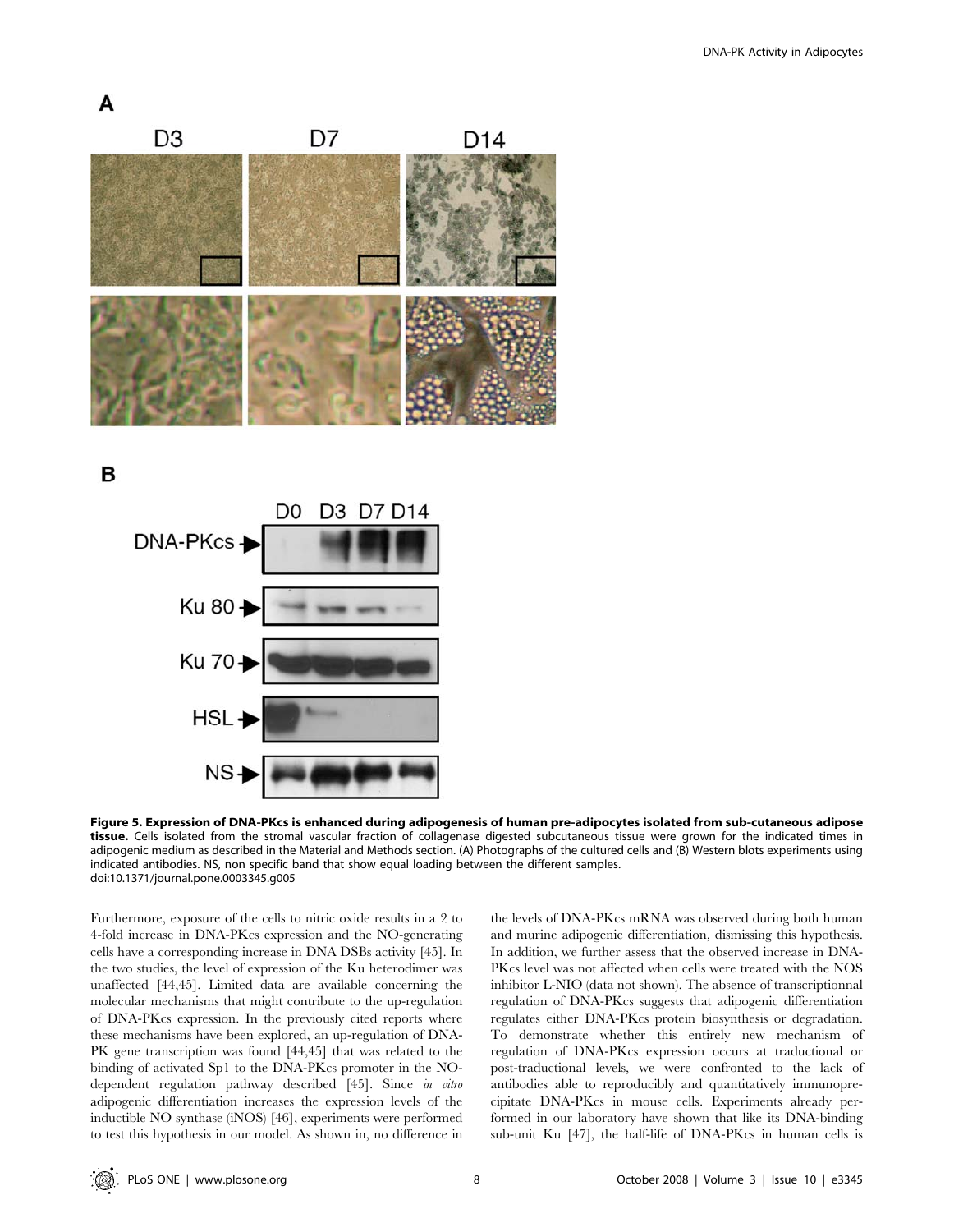greater than five days, demonstrating that a further increase in protein stability is unlikely to account for the observed increase in its steady state level (data not shown). Finally, it is interesting to note that rodents have up to 50-fold lower DNA-PK activity relative to human [38]. However, up-regulation of DNA-PKcs was also observed during the differentiation of human primary adipocyte clearly highlighting the fact that this event was not restricted to the relative deficiency observed in rodent cells.

It has been previously described that the NHEJ activity is predominantly used during the G0/G1 phase of the cell cycle whereas HR is down regulated in G1 and up-regulated during S/G2 phases [11]. These forms of regulation ensure that HR is maximal when appropriate homologous templates (especially sister chromatids) are available for repair and that NHEJ is maximal when such templates are not available. Differentiated adipocytes permanently exit the cell cycle in the course of acquiring functional specialization and are in G0/G1 in a so-called post-mitotic state. However, both previously published data and our present report suggest that the observed up-regulation in DNA-PKcs expression during adipogenesis is not a cell-cycle-related event. First, it is important to note that the observed increase NHEJ in G0/G1 cells is not associated with an increase in DNA-PKcs expression [48]. Furthermore, it has also been demonstrated using osteosarcoma human cell line that quiescent cells (as defined by cells grown to confluence for several days) have 5-fold less DNA-PK activity than proliferating cells [49]. Finally, the time-course of occurrence of DNA-PK over-expression and the related increase in DNA DSBs repair activity also argue against a cell-cycle related event. In fact, DNA-PKcs over-expression occurs early during the differentiation process and temporally correspond to a stage where confluent pre-adipocytes reenter the cell cycle to undergo mitotic clonal expansion [50] before the exit from the cell cycle.

Our study, in addition to the current literature, shed a new light on the link that exists between differentiation and DNA repair. Data obtained to date show that DNA DSBs repair is down regulated in certain differentiated cells such as hematopoietic cells [51,52] or jejunum epithelium [51]. These specialized differentiated cells that are under constant turnover without a triggering event might request less efficient protecting pathways in response to DNA damage. On opposition, stem cells of these tissues, such as hematopoietic stem cells (HSC) of the more primitive phenotype, are proficient in DSB repair [53]. In addition, recent evidences have shown that NHEJ repair activity, among others DNA repair pathways, is essential for stem cell maintenance, and a decline in DNA repair function with age is observed [54]. Our results demonstrate that, in opposition to the general view that DNA DSBs repair is decreased during differentiation, an up-regulation

#### References

- 1. Friedberg EC (2003) DNA damage and repair. Nature 421(6921): 436–40.
- 2. Sancar A, Lindsey-Boltz LA, Unsal-Kacmaz K, Linn S (2004) Molecular mechanisms of mammalian DNA repair and the DNA damage checkpoints. Annu Rev Biochem 73: 39–85.
- 3. Friedberg EC, McDaniel LD, Schultz RA (2004) The role of endogenous and exogenous DNA damage and mutagenesis. Curr Opin Genet Dev 14(1): 5–10.
- 4. Nouspikel T (2007) DNA repair in differentiated cells: some new answers to old questions. Neuroscience 145(4): 1213–1221.
- 5. Nouspikel T, Hanawalt PC (2002) DNA repair in terminally differentiated cells. DNA Repair (Amst) 1(1): 59–75.
- 6. Burma S, Chen BP, Chen DJ (2006) Role of non-homologous end joining (NHEJ) in maintaining genomic integrity. DNA Repair (Amst) 5(9–10): 1042–1048.
- 7. Jeggo PA, Lobrich M (2006) Contribution of DNA repair and cell cycle checkpoint arrest to the maintenance of genomic stability. DNA Repair (Amst) 5(9–10): 1192–1198.
- 8. Hefferin ML, Tomkinson AE (2005) Mechanism of DNA double-strand break repair by non-homologous end joining. DNA Repair (Amst) 4(6): 639–648.
- 9. Weterings E, van Gent DC (2004) DNA-dependent protein kinase in nonhomologous end joining: a lock with multiple keys? J Cell Biol.

of this process might be observed in post-mitotic long lived cells. In comparison to other cells, pre-adipocytes can be considered as relatively deficient in DNA DSBs repair activity as exemplified by the slow repair kinetic observed with significant residual DNA breaks at 24 h (see Fig. 1C). In fact, the classical DNA-PK dependent NHEJ pathway is poorly operational in these cells and, as demonstrated using two different approaches (pharmacological inhibition of DNA-PK activity and down-regulation of DNA-PKcs expression), we show that a DNA-PK dependent DSBs repair activity is specifically acquired during adipogenesis (see Fig. 4A and 4B). DNA DSBs repair in pre-adipocytes might rely on HR but also on the recently described alternative end-joining pathway, called non-classical NHEJ pathway or B-NHEJ (B standing for back-up) [24] that involves a different ligase, ligase III in complex with XRCC1 [24,55] and probably the PARP protein [55,56]. However, preliminary experiments performed in our laboratory show that expression of these proteins are not regulated during both murine and human adipogenesis (data not show). Although limited experimental data exists, the fact that differentiated longlived cells acquired active mechanisms that hampers DNA DSBs effects as compared to less differentiated precursors have been previously described [57,58]. For example, a recent report by Novak et al [58] show that the kinetics of  $\gamma$ H2AX foci disappearance after irradiation of the developing mouse brain is faster in neurons than in neural precursors. An active process of protection against DNA DSBs has been also observed in differentiated myotubes that counteract the risk of DNA damage consequences by a selective blockade of DNA damage signaling downstream of ATM [57], a process that is not observed in the less differentiated precursors, the myoblasts. In conclusion, we have demonstrated for the first time an up-regulation of DNA DSBs repair activity during a differentiation process, that clearly underline the need for some tissues to ensure long-life maintenance upon stress conditions. It may be rewarding to examine whether this or analogous mechanisms guard against DNAdamage induced cell death in other differentiated tissue as well

#### Acknowledgments

The authors would like to thank Camille Attané for her help, Dr D. Biard for the design of shRNA coding sequences for murine DNA-PKcs and Dr Patrick Calsou for the critical reading of the manuscript.

#### Author Contributions

Conceived and designed the experiments: AM BS PV CMS. Performed the experiments: AM DD. Analyzed the data: AM BS PV CMS. Wrote the paper: AM BS PV CMS.

- 10. Wyman C, Kanaar R (2004) Homologous recombination: down to the wire. Curr Biol 14(15): R629–631.
- 11. Rothkamm K, Kruger I, Thompson LH, Lobrich M (2003) Pathways of DNA double-strand break repair during the mammalian cell cycle. Mol Cell Biol 23(16): 5706–5715.
- 12. Weterings E, Chen DJ (2007) DNA-dependent protein kinase in nonhomologous end joining: a lock with multiple keys? J Cell Biol.
- 13. Gottlieb TM, Jackson SP (1993) The DNA-dependent protein kinase: requirement for DNA ends and association with Ku antigen. Cell  $72(1)$ : 131-142.
- 14. Merlo D, Di Stasi AM, Bonini P, Mollinari C, Cardinale A, Cozzolino F, Wisden W, Garaci E (2005) The DNA-dependent protein kinase: requirement for DNA ends and association with Ku antigen. Cell 72(1): 131–142.
- 15. Ren K, de Ortiz SP (2002) Non-homologous DNA end joining in the mature rat brain. J Neurochem 80(6): 949–959.
- 16. Gobbel GT, Choi SJ, Beier S, Niranjan A (2003) Long-term cultivation of multipotential neural stem cells from adult rat subependyma. Brain Res 980(2): 221–232.
- 17. Nawrocki AR, Scherer PE (2005) Keynote review: the adipocyte as a drug discovery target. Drug Discov Today 10(18): 1219–1230.